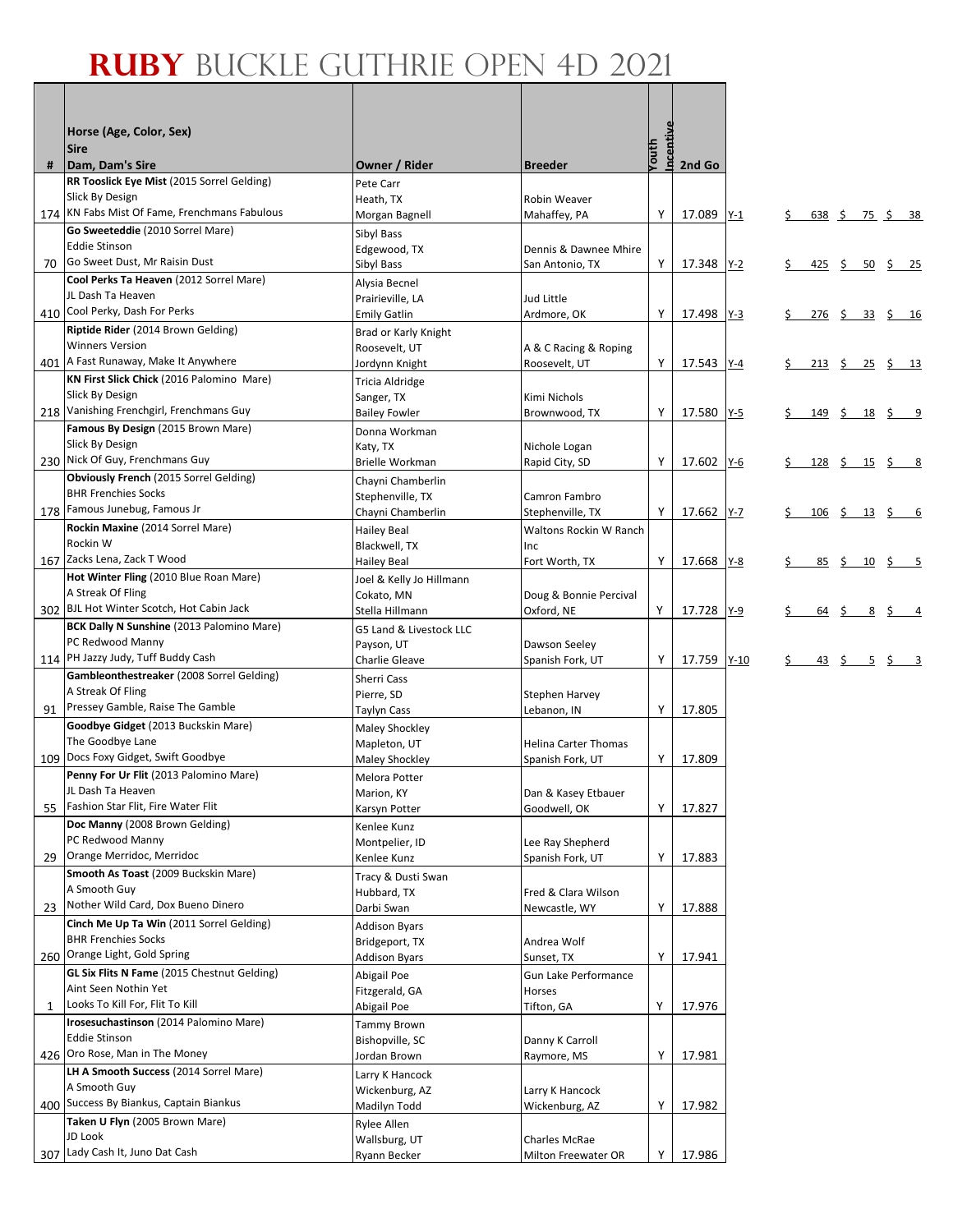|     | Horse (Age, Color, Sex)                                                          |                                          |                                      |                   |        |
|-----|----------------------------------------------------------------------------------|------------------------------------------|--------------------------------------|-------------------|--------|
|     | <b>Sire</b>                                                                      |                                          |                                      | ncentive<br>Youth |        |
| #   | Dam, Dam's Sire                                                                  | Owner / Rider                            | <b>Breeder</b>                       |                   | 2nd Go |
|     | Born In A Hot Lane (2015 Palomino Gelding)                                       | <b>Elizabeth Akins</b>                   |                                      |                   |        |
|     | Born Ta Be Famous<br>One Hot Lane, Lanes Leinster                                | Lebanon. TN                              | Kris Suard                           |                   |        |
| 247 | Blazin Monkey Wrench (2007 Sorrel Mare)                                          | Sierra Waldrep                           | Thibodaux, LA                        | Y                 | 17.987 |
|     | Blazin Jetolena                                                                  | Houck Horse Company<br>North Branch, MN  | Candice Lyn Chintis                  |                   |        |
| 69  | Ooh Bunny Lala, Sail On Bunny                                                    | Lana Houck                               | Tucson, AZ                           | Y                 | 18.009 |
|     | Vixens Ivory Hero (2014 Bay Gelding)                                             | Sydney Hollingsworth                     |                                      |                   |        |
|     | Ivory James                                                                      | Stillwater, OK                           | Brenda Reiswig                       |                   |        |
|     | 592 Valiant Red Vixen, Valiant Hero<br>Lkstreakinfrenchdown (2008 Sorrel Mare)   | Sydney Hollingsworth                     | Bismarck, ND                         | Y                 | 18.030 |
|     | Frenchmans Guy                                                                   | Sherri Cass<br>Pierre, SD                | Aimee Olson & Leo Kay                |                   |        |
|     | 134 Dashing Minstral, First Down Dash                                            | Taylyn Cass                              | Bluff Dale, TX                       | Υ                 | 18.037 |
|     | Fire On Arrival (2012 Black Gelding)                                             | Jana Perry                               |                                      |                   |        |
|     | Blazin Jetolena                                                                  | Cut Bank, MT                             | Teri Dinnell & Jana Perry            |                   |        |
|     | 79 Truly De Great, Floyd De Great                                                | Dylynn Dewbre                            | Saint Ignatius, MT                   | Y                 | 18.064 |
|     | VF Slick Trick (2015 Sorrel Mare)<br>Slick By Design                             | Chloe Castle                             |                                      |                   |        |
|     | 470 Six Fols Dash, First Down Dash                                               | Rush Springs, OK<br><b>Chloe Castle</b>  | Rebecca Stimax<br>Marion, IN         | Y                 | 18.104 |
|     | Designers Fire N Ice (2007 Dun Mare)                                             | Tara Rafftery                            | Kenneth or Barbara                   |                   |        |
|     | Designer Red                                                                     | Stanchfield, MN                          | <b>Burns</b>                         |                   |        |
|     | 499 Flits Fire And Ice, Fire Water Flit                                          | <b>Emily Rafftery</b>                    | Atlanta, TX                          | Υ                 | 18.162 |
|     | <b>Eddie Got The Money (2016 Sorrel Mare)</b>                                    | Tara Rafftery                            | <b>Wagenknecht Stables</b>           |                   |        |
|     | <b>Eddie Stinson</b>                                                             | Stanchfield, MN                          | Smithton, MO                         |                   |        |
| 31  | The Moneys Done Gone, On The Money Red<br>Now Dats Frenchin (2016 Palomino Mare) | <b>Emily Rafftery</b><br>Greg Torgerson  |                                      | Y                 | 18.225 |
|     | Dats A Frenchman                                                                 | Richfield, UT                            | Kourtney Woods                       |                   |        |
|     | 28 CSE Dash Of Boston, Dash Of Royal Gold                                        | Jayda Torgerson                          | Fallon, NV                           | Υ                 | 18.234 |
|     | Runnin To The Flame (2010 Sorrel Mare)                                           | <b>Josie McMurtrey</b>                   |                                      |                   |        |
|     | Be A Magnolia Runner                                                             | Abilene, TX                              | D Pharr/Brittany Pozzi               |                   |        |
| 32  | Seco Flaming Jet, Flaming Jet                                                    | Payton McMurtrey                         | Victoria, TX                         | Υ                 | 18.353 |
|     | Blazin High Velocity (2008 Brown Mare)<br>Blazin Jetolena                        | Tara Rafftery                            |                                      |                   |        |
|     | 451 Jet Serenade, Theodore Joseph                                                | Stanchfield, MN<br><b>Emily Rafftery</b> | Jessica Hardy<br>Cedar City, UT      | Y                 | 18.446 |
|     | Dazzle Me Talent (2010 Bay Mare)                                                 | Denim Wilson                             |                                      |                   |        |
|     | Prime Talent                                                                     | Tabiona, UT                              | Natalie Brown Cates                  |                   |        |
|     | 365 Flitbars Spur, Flit Bar Beggar                                               | Denim Wilson                             | Monticello, AR                       | Υ                 | 18.563 |
|     | Traffic Jam (2014 Buckskin Gelding)                                              | Katherine Determan                       |                                      |                   |        |
|     | Traffic Guy<br>404 Yes Darlin, Okey Dokey Dale                                   | Sauk Centre, MN<br>Paige Determan        | Bashaw & Fischer<br>Ledbetter, TX    | Υ                 | 18.758 |
|     | An Act Of Aggression (2015 Sorrel Mare)                                          | Greg Torgerson                           |                                      |                   |        |
|     | <b>Tres Seis</b>                                                                 | Richfield, UT                            | <b>JMH Racing LLC</b>                |                   |        |
|     | 523 Subtly Aggressive, Separatist                                                | Jayda Torgerson                          | Riverside, CA                        | Υ                 | 18.767 |
|     | Okie Fury (2012 Gray Gelding)                                                    | Cyarra Green                             |                                      |                   |        |
| 74  | Furyofthewind<br>Joys Hotsie Totsie, Blazen Bryan                                | Dibble, OK                               | Michelle Robinson                    |                   |        |
|     | Daddy B Proud (2011 Sorrel Gelding)                                              | Cyarra Green<br>McKensy Topham           | Elk City, OK                         | Υ                 | 19.239 |
|     | JB Proud N Famous                                                                | Delta, UT                                | Bobbi J Scott                        |                   |        |
|     | 416 RGR Whos Your Daddy, Intents And Purposes                                    | <b>Summer Owens</b>                      | Trout Creek, MT                      | Υ                 | 19.262 |
|     | Hooked On Stars (2015 Bay Mare)                                                  | <b>Haley Anderson</b>                    |                                      |                   |        |
|     | Hooked On Run                                                                    | Paducah, KY                              | Holly Henderson                      |                   |        |
| 8   | Princess Kayli, Montando<br>Irish He Is (2016 Bay Gelding)                       | Karsyn Potter                            | Paducah, KY                          | Υ                 | 19.438 |
|     | Irish Pay                                                                        | Bryan Lange<br>Harrison, NE              | Nichole Logan                        |                   |        |
|     | 548 Ms Bay Rooster, Senor Gallo Rojo                                             | <b>Blaise Lange</b>                      | Rapid City, SD                       | Υ                 | 19.696 |
|     | The Goodbye Jane (2016 Chestnut Mare)                                            | Tracina Wilson                           | Hughes-Morley Land &                 |                   |        |
|     | The Goodbye Lane                                                                 | Tabiona, UT                              | Livestock                            |                   |        |
|     | 411 Peps Plain Jane, Blue On Blue Magic                                          | Denim Wilson                             | Spanish Fork, UT                     | Υ                 | 19.804 |
|     | Furious Interlude (2010 Bay Mare)<br>Furyofthewind                               | Abigail Poe/Kelli Jo & Alan Hulsey       |                                      |                   |        |
|     | 137 Secret Interlude, Tejano                                                     | Fitzgerald, GA<br>Abigail Poe            | <b>Bob Moore Farms</b><br>Norman, OK | Υ                 | 22.478 |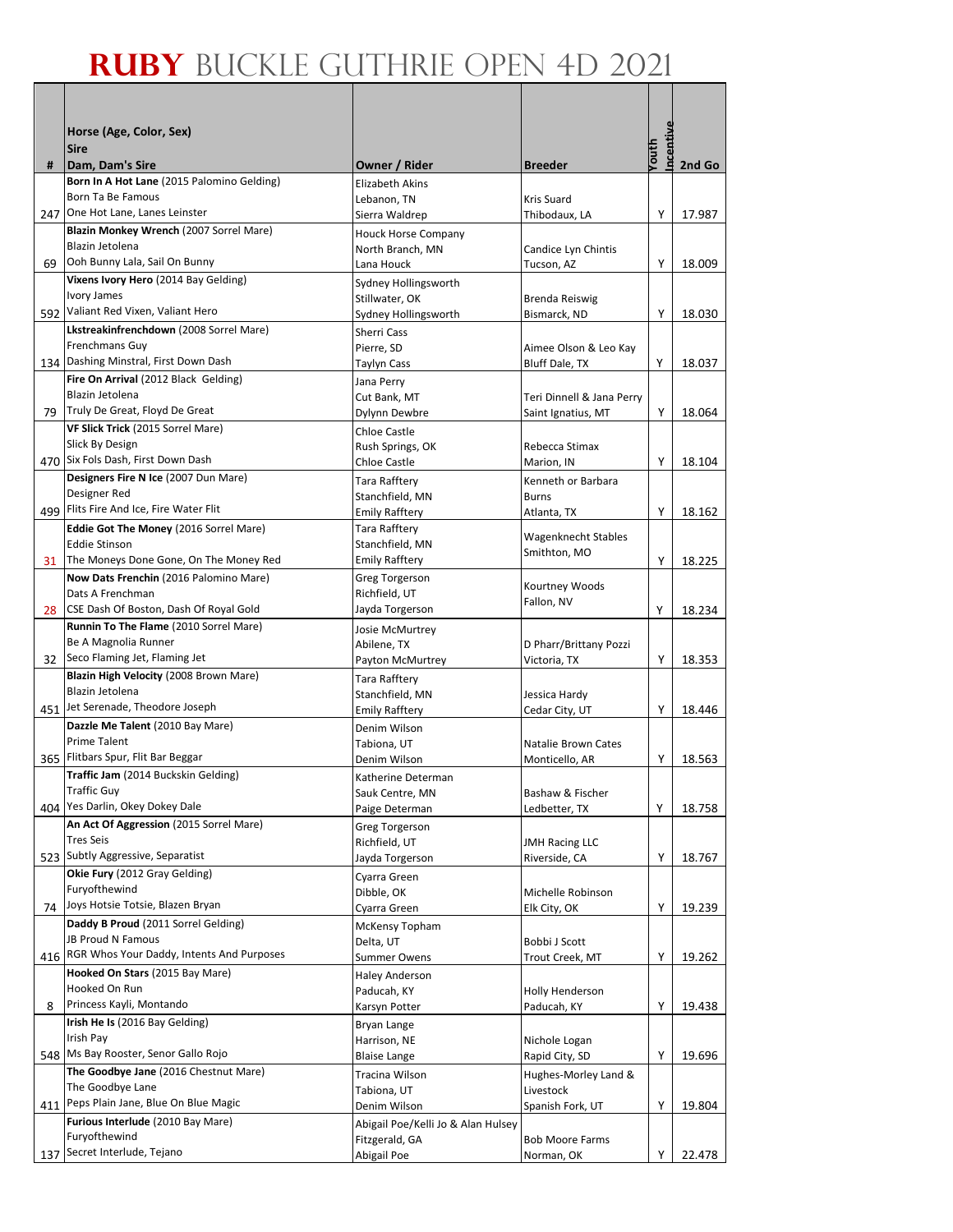|    | Horse (Age, Color, Sex)<br><b>Sire</b>                        |                                             |                                       | ncentive    |         |
|----|---------------------------------------------------------------|---------------------------------------------|---------------------------------------|-------------|---------|
| #  | Dam, Dam's Sire                                               | Owner / Rider                               | <b>Breeder</b>                        | <u>umoy</u> | 2nd Go  |
|    | American Guy (2014 Palomino Gelding)                          | Jeff or Eva Hepper                          |                                       |             |         |
|    | Frenchmans Guy                                                | Keene, ND                                   | Jeff & Eva Marie Hepper               |             |         |
|    | 398 Dash For A Rose, Dash For Perks                           | Kari Hepper                                 | Keene, ND                             | Y           | 22.646  |
|    | JJJ Roscoe Bully Fame (2010 Bay Gelding)                      | Jeannie S Baldwin                           |                                       |             |         |
|    | <b>Eddie Stinson</b><br>266 GCH Ballerina, Bully Bullion      | Lufkin, TX                                  | Jeannie S Baldwin                     |             |         |
|    | Traffics Vegas Trip (2015 Bay Gelding)                        | Jakup Bender                                | Lufkin, TX                            | Y           | 22.791  |
|    | <b>Traffic Guy</b>                                            | Setting Sun Ranch<br>Nephi, UT              | Dana Lynn Darnell                     |             |         |
|    | 485 Touche Touche, Oklahoma Fuel                              | Paisley Humphrey                            | Weimar, TX                            | Υ           | 22.849  |
|    | Guys Merridoc Girl (2011 Sorrel Mare)                         | Camron Fambro                               |                                       |             |         |
|    | Frenchmans Guy                                                | Stephenville, TX                            | Troy & Jamie Ashford                  |             |         |
|    | 72 JB Docs Lil Tootsie, Merridoc                              | Chayni Chamberland                          | Lott, TX                              | Υ           | 22.906  |
|    | Aint Playboy Famous (2014 Palomino Mare)                      | Karen Nielsen                               |                                       |             |         |
|    | Aint Seen Nothin Yet<br>120 Playboy Bar Lynx, Ima Playboy Sam | Louisburg, KS                               | Misty James                           |             |         |
|    | A Pepper Smoothie (2013 Buckskin Mare)                        | Makenzee Wheelhouse                         | Checotah, OK                          | Υ           | 22.912  |
|    | A Smooth Guy                                                  | Preslee Nellesen<br>Mapleton, UT            | Erin Kenzy                            |             |         |
|    | 446 Little Janie Pepper, Annies Little Pepper                 | Preslee Nellesen                            | Gregory, SD                           | Υ           | 22.989  |
|    | High On Koak (2008 Bay Mare)                                  | Jerid Hunt                                  |                                       |             |         |
|    | As Good As Nick Gets                                          | Alvord, TX                                  | Jill Lane Quarter Horses              |             |         |
|    | 338 Koak, Doc's Oak                                           | Ashley Hunt                                 | Fort Benton, MT                       | Υ           | 23.170  |
|    | AStreak Of Fritz (2015 Sorrel Gelding)                        | <b>Blaise Lange</b>                         |                                       |             |         |
|    | A Streak Of Fling                                             | Harrison, NE                                | Brian & Lisa Fulton                   |             |         |
|    | 473 A Major Little Fritz, Friendly Fritz                      | <b>Blaise Lange</b>                         | Valentine, NE                         | Υ           | 23.170  |
|    | Bar B Frenchmansfame (2015 Sorrel Gelding)<br>Frenchmans Guy  | Skylar Curtis                               |                                       |             |         |
|    | 478 Miss Mitos Whiskey, Dash Ta Fame                          | Angleton, TX<br>Skylar Curtis               | Don or Beverly Burdette<br>Lufkin, TX | Υ           | 25.496  |
|    | Straight Up Smooth (2015 Buckskin Mare)                       | Josh & Kristine Jacobsen                    |                                       |             |         |
|    | A Smooth Guy                                                  | Weatherford, TX                             | Mike Oden Cattle Co                   |             |         |
|    | 521 Up Straight, Lean With Me                                 | Cienna Jacobsen                             | Williams, AZ                          | Υ           | 27.262  |
|    | Sudden Hero (2015 Brown Gelding)                              | Dale Snow                                   |                                       |             |         |
|    | Valiant Hero                                                  | Nocona. TX                                  | <b>Webb Ranch LLC</b>                 |             |         |
|    | 518 Vanilas Sudden Fame, Dash Ta Fame                         | Charli Snow                                 | Isabel, SD                            | Υ           | 27.320  |
|    | A Fancy Guy (2002 Palomino Gelding)<br>Frenchmans Guy         | Ryann Pedone                                |                                       |             |         |
| 21 | WYO Fancy Pants, Tee J Bandito Finger                         | Sunset, TX<br>Kyndall Pedone                | Doug Parsons                          | Υ           | 30.955  |
|    | French Contender (2014 Bay Mare)                              | Charmayne Pike                              | Rapid City, SD                        |             |         |
|    | <b>BHR Frenchies Socks</b>                                    | Inverness, FL                               | Joanna Parker                         |             |         |
| 46 | Roses Moonlady, Title Contender                               | Abigail Poe                                 | Opelika, AL                           | Υ           | 999.000 |
|    | Frenchmans Got Perks (2009 Buckskin Stallion)                 | Lindsey Brown/Gun Lake Perf.                |                                       |             |         |
|    | Frenchmans Guy                                                | Horses Nashville, GA                        | Melissa Brandt                        |             |         |
| 92 | Im Financed, Dash For Perks                                   | Abigail Poe                                 | Hermosa, SD                           | Υ           | 999.000 |
|    | BS Honor Thy Fame (2010 Sorrel Mare)                          | Donna Workman                               |                                       |             |         |
|    | Born Ta Be Famous<br>184 Renes Lady Bars, Rene Dan Jet        | Katy, TX                                    | Kris Suard                            |             |         |
|    | This Guyz Hot (2015 Palomino Gelding)                         | Brielle Workman                             | Lockport, LA                          | Υ           | 999.000 |
|    | Frenchmans Guy                                                | Kristi or Samantha Duran<br>Chino Hills, CA | <b>Bill &amp; Debbie Myers</b>        |             |         |
|    | 465 Hot Movida, Hot Colours                                   | Samantha Duran                              | Saint Onge, SD                        | Υ           | 999.000 |
|    | Guys Drama Queen (2012 Sorrel Mare)                           | Preslee Nellesen                            |                                       |             |         |
|    | Frenchmans Guy                                                | Mapleton, UT                                | Bill & Debbie Myers                   |             |         |
|    | 510 Bugs Special Dash, Special Leader                         | Preslee Nellesen                            | Saint Onge, SD                        | Y           | 999.000 |
|    | LX Famous By Design (2015 Sorrel Gelding)                     | Kristi or Samantha Duran                    |                                       |             |         |
|    | Slick By Design<br>511 Two Dash To Fame, Dash Ta Fame         | Chino Hills, CA                             | Randy & Vauna Walker                  |             |         |
|    | Born Ta Be A Cowboy* (2016 Buckskin Stallion)                 | Samantha Duran                              | Pingree, ID                           | Y           | 999.000 |
|    | Sadies Borntoperform                                          | Nichols & Kara Caspers                      | Arrow Y Ranch                         |             |         |
|    | 530 Boons Drift Girl, PC Boonlacious                          | New Underwood, SD<br>Jessica Caspers        | Wasta, SD                             | Υ           | 999.000 |
|    | Sheza Free Runner (2016 Sorrel Mare)                          | Chelly Zerlotti                             |                                       |             |         |
|    | Be A Magnolia Runner                                          | Pleasanton, TX                              | <b>Brittany Pozzi Tonozzi</b>         |             |         |
|    | 547 Shes Free To Flame, Flaming Fire Water                    | Julia Leao                                  | Lampasas, TX                          | Y           | 999.000 |